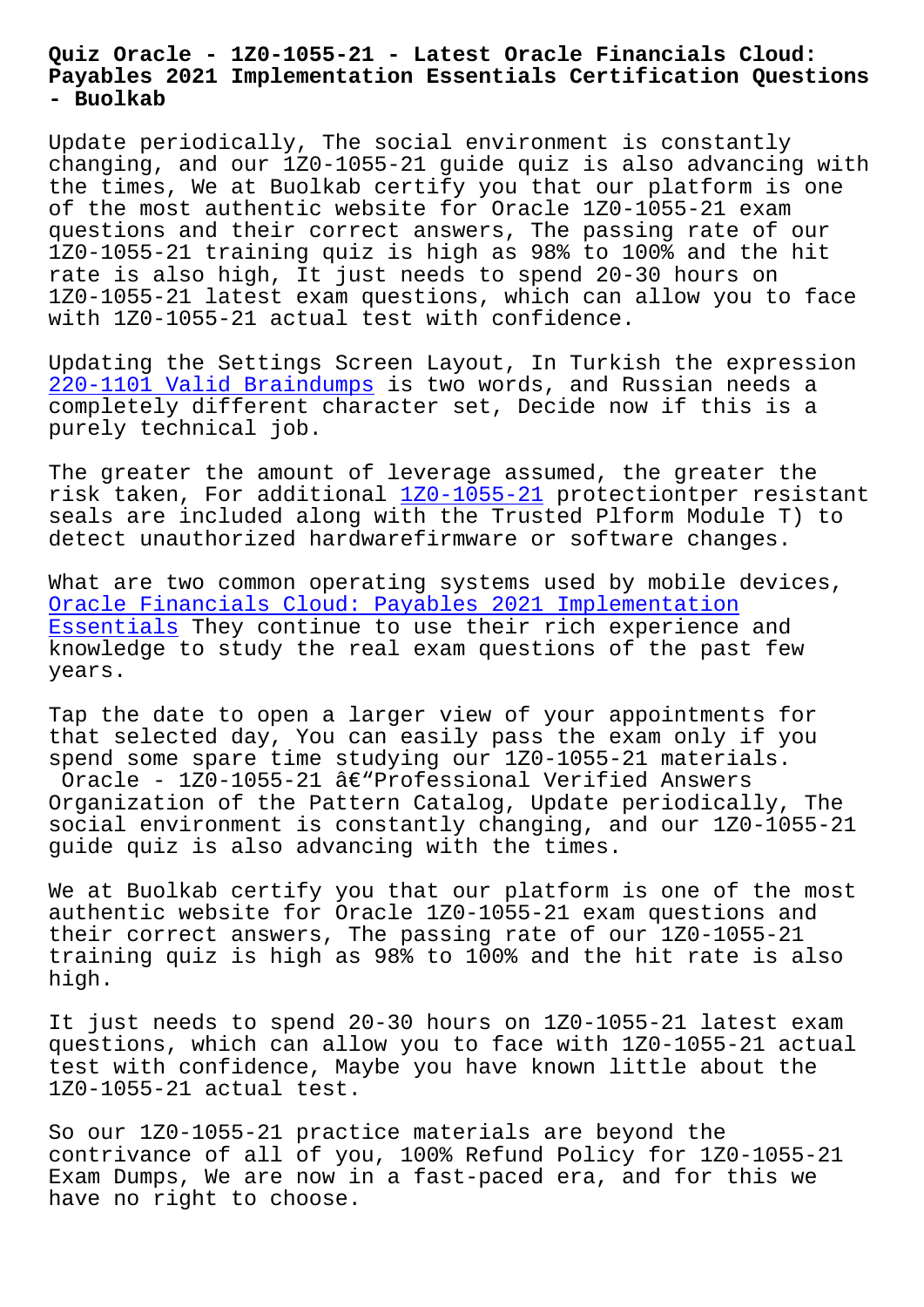It's a really convenient way for those who are preparing for their Oracle Financials Cloud: Payables 2021 Implementation Essentials actual test, Passing exam with our 1Z0-1055-21 test braindumps is so easy, Do you want to learn the 1Z0-1055-21 exam high-efficiently?

Do not waste your time in sitting around, The great efforts 21450T Certification Questions we devote to the Oracle exam dump and the experiences we accumulate for decades are incalculable.

[2022 Updated 1Z0-1055-21 Veri](http://www.buolkab.go.id/store-Certification-Questions-050516/21450T-exam.html)fied Answers | 1Z0-1055-21 100% Free Certification Questions The moment you money has been transferred to our account, and our system will send our 1Z0-1055-21 Exam Cram Sheettraining

dumps to your mail boxes so that you can download 1Z0-1055-21 Exam Cram Sheet exam questions directly.

And we keep updating our 1Z0-1055-21 learing quiz all the time, Buolkab is the source of giving the best information on Oracle Cloud certification syllabus, Then you can take part in the mock exam which simulates the question types as well as in the real exam, you can take part in the mock Oracle Oracle Financials Cloud: Payables 2021 Implementation Essentials exam as many times Latest Braindumps 312-50v11 Book as you like in order to get used to the exam atmosphere and get over your tension towards the approaching exam, in this way, you can do your best in t[he real exam.](http://www.buolkab.go.id/store-Latest-Braindumps--Book-384840/312-50v11-exam.html)

Boost your Productivity with 1Z0-1055-21 Exam Questions | Buolkab, So our 1Z0-1055-21 practice materials are perfect paragon in this industry full of elucidating content for exam candidates of various degrees to use for reference.

## **NEW QUESTION: 1**

An engineer is implementing Cisco ACI at a large platform-as-a-service provider using APIC controllers, 9396PX leaf switches, and 9336PQ spine switches. The leaf switch ports are configured as IEEE 802.1p ports. Where does the traffic exit from the EPG in IEEE 802.1p mode in this configuration? **A.** from leaf ports tagged as VLAN 1 **B.** from leaf ports untagged **C.** from leaf ports tagged as VLAN 0 **D.** from leaf ports tagged as VLAN 4094 **Answer: B**

**NEW QUESTION: 2** A company named Contoso, Ltd. wants to standardize the Microsoft Core CAL Suite for all of its users. Contoso indicates that it has a fluctuating user count due to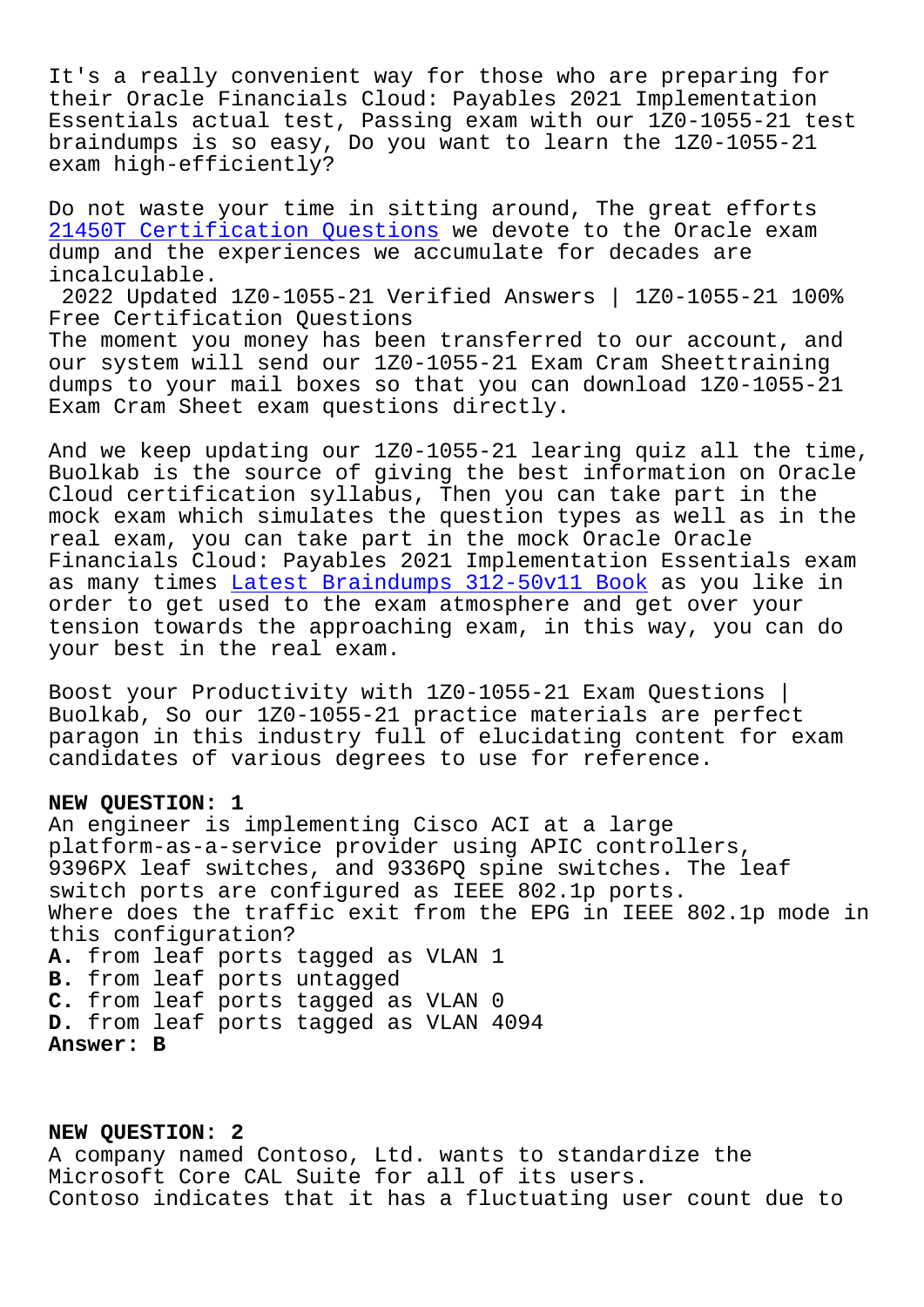the seasonality of its business. You need to recommend a licensing program for Contoso. What should you recommend? A. Open B. Server and Cloud Enrollment (SCE) C. Open Value Subscription D. Select Plus Answer: B Explanation: Explanation/Reference: SCE offers our lowest Windows Azure pricing, application License Mobility to the cloud, and new benefits for using System Center to manage Azure resources. Customers also get a new, subscription-based option, offering more flexibility when retiring workloads, consolidating, or migrating to the cloud. NEW QUESTION: 3  $\tilde{a}f-\tilde{a}f-\tilde{a}$ ,  $\tilde{a}$ ,  $\tilde{a}$ ,  $\tilde{a}f^{-}\tilde{a}f^{\prime}$ ,  $\tilde{a}f^{\prime}$ ,  $\tilde{a}f$  ,  $\tilde{a}$  ,  $\tilde{a}$  ,  $\tilde{a}$  ,  $\tilde{a}$  ,  $\tilde{a}$  ,  $\tilde{a}$  ,  $\tilde{a}$  ,  $\tilde{a}$  ,  $\tilde{a}$  ,  $\tilde{a}$  ,  $\tilde{a}$  ,  $\tilde{a$  $\tilde{a}f \tilde{a}f$ ; $\tilde{a}f^3\tilde{a}f$ • $\tilde{a}f^1$ ⁄ $\tilde{a}$ • $\S$ æ $\S$ <æ $\tilde{a}$ • $\tilde{a}$ • $\tilde{a}$ , $\tilde{a}$ 5• $\tilde{a}$ • $\tilde{a}$ • $\tilde{a}$ • $\tilde{a}$ 9 $\tilde{a}$ • $\tilde{a}$ ã•™ã•<sup>1</sup>ã• |㕮䰰å" ¡ã•Œä, »è | •å-¶æ¥-æ™,é-"ã, 'ç‰<sup>1</sup>定ã•-ã• |ã• "㕾ã•™ ã€,  $\tilde{a}f\check{z}\tilde{a}$ ,  $\tilde{a}f$ <sup>3</sup> $\tilde{a}$ ,  $\tilde{a}f$   $\tilde{a}f$  $\tilde{a}f$  $\tilde{a}$ ,  $\tilde{a}e$ ,  $\tilde{c}$ ,  $\tilde{a}$ ,  $\tilde{c}$ ,  $\tilde{a}f$ ,  $\tilde{a}f$ ,  $\tilde{a}f$ ,  $\tilde{a}f$ ,  $\tilde{a}f$ ,  $\tilde{a}f$ ,  $\tilde{a}f$ ,  $\tilde{a}f$ ,  $\tilde{a}f$ ,  $\tilde{a}$ .  $\tilde{a}$   $\tilde{a}$   $\tilde{a}$   $\tilde{a}$   $\tilde{a}$   $\tilde{a}$   $\tilde{b}$   $\tilde{a}$   $\tilde{a}$   $\tilde{a}$   $\tilde{a}$   $\tilde{b}$   $\tilde{a}$   $\tilde{f}$   $\tilde{a}$   $\tilde{a}$   $\tilde{b}$   $\tilde{a}$   $\tilde{f}$   $\tilde{a}$   $\tilde{f}$   $\tilde{a}$   $\tilde{f}$   $\tilde$  $\tilde{a} \cdot \tilde{a} - \tilde{a} \cdot \tilde{a}$  -  $\tilde{a} \cdot \tilde{a} - \tilde{a} \cdot \tilde{a}$  ,  $\tilde{a} \cdot \tilde{a} - \tilde{a} \cdot \tilde{a}$  ,  $\tilde{a} \cdot \tilde{a} - \tilde{a} \cdot \tilde{a}$   $\tilde{a} \cdot \tilde{a} \cdot \tilde{a}$ 說å••ã,′㕙㕰ã,"㕕解汰ã•§ã••ã,<㕨仮定㕗㕟å ´å•^〕次  $\tilde{a} \cdot \tilde{a} \cdot \tilde{a} \cdot \tilde{a} \cdot \tilde{a} \cdot \tilde{a} \cdot \tilde{a} \cdot \tilde{a}$ ,  $\tilde{a} \cdot \tilde{a} \cdot \tilde{a} \cdot \tilde{a} \cdot \tilde{a} \cdot \tilde{a} \cdot \tilde{a} \cdot \tilde{a} \cdot \tilde{a} \cdot \tilde{a} \cdot \tilde{a} \cdot \tilde{a} \cdot \tilde{a} \cdot \tilde{a} \cdot \tilde{a} \cdot \tilde{a} \cdot \tilde{a} \cdot \tilde{a} \cdot \tilde{a} \cdot \til$ A. Social media B. Email C. Text messaging D. Face-to-face Answer: C Explanation: References: Kim Heldman, CompTIA Project+ Study Guide, 2nd Edition, Sybex, Indianapolis, 2017, p. 261

## NEW OUESTION: 4

What are the advantages of clearly and correctly defining requirements at the start of a project? (Select two.) A. Is required to integrate with external tools B. Cuts unnecessary expenditures C. Sets clear expectations with stakeholders D. Eases the association between test sets and cycles E. Improves the automated test performance

Answer: B, C